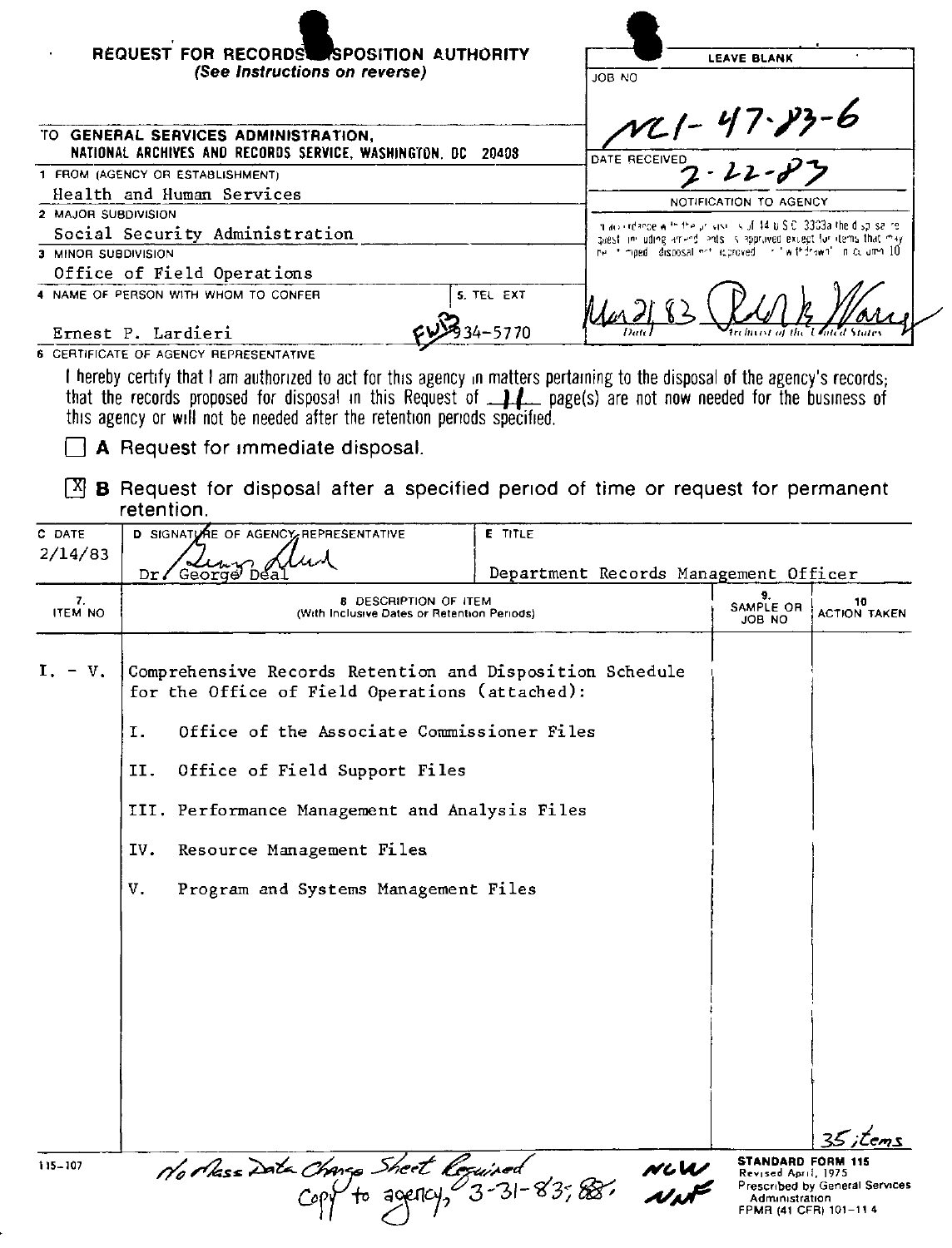#### General Instructions



**INSTRUCTIONS** 



Specific Instructions

 $E = \cos(1/2)$  and  $\cos(1/2)$  from what sency has custedy of the desired are in interest on the force and should contain the name or. t he department or independent, ency and its in or and minor s indreasts as

Fitness 4, and 5, should belp dentify, ad locate the per on to where inquiries retarding the records she ald be directed

Fintri 5 should be ovined and a ted on the four lapies by the agency, early entative. The noir ref. I pages involved in the request should be inserted

Box. A should be checked if the records may be disposed of immediately. Box B snould be checked if continuing disposal authority is requested or if permanent retention is requested. Only one box may be checked.

Entry 7 should contain the numbers of the items of records iden tified on the form in sequence  $x = 1, 1, 2, 3, 4$  etc.

Entry 8 should show what records are proposed for disposal

d indicate what office's records are in--Center headings volved if all records described on the form are not those of the same office or if they are records created by another office or agency.

An identification should be provided of the types of records involved if they are other than textural records, for example, if they are photographic records, sound recordings, or cartographic records

An item zation and accurate identification should be provided of the series of records that ire proposed for disposal or retention. Fuch series should comprise the largest practical grouping of separately organized and logically related muteri is that can be treated as a structure unit for purposes of disposal. Component parts of a senes may be listed s p rately a numbered consecutively as In The etc. in der the general series entry

A statement should be provided showing when disposal is to be made of the records. thus

If immediate disposal is requested of past accountations of recloads, the inclusive dates during which the records were produced should be stated

If continuing disposal is requested for recrieds that have accumured or will continue to location to the retention period in y be expressed in terms of years, months, etc., or in terms of future as ions or events. A future action of event that is to determine the etention beyon must be objective, and definite. If dispositive the e ads is contingent upon their bein, microfilmed or otherwise emoduced in recorded on modified readable media, the retention period should read. "Until iscertained that reproduced copies or recordings have been made in accordance with GSA resulations. and ire adequate substitutes for the paper records." Also, the provisar s of FPMR \$301-11.5 should be observed.

Entry 9 should be checked if samples are submitted for an item. However samples of the records are not required unless they are requested by the NARS appraiser. If an item has been previously submitted, the relevant job and item number should be entered

Entry 16 should be left blank

Records

Date

Date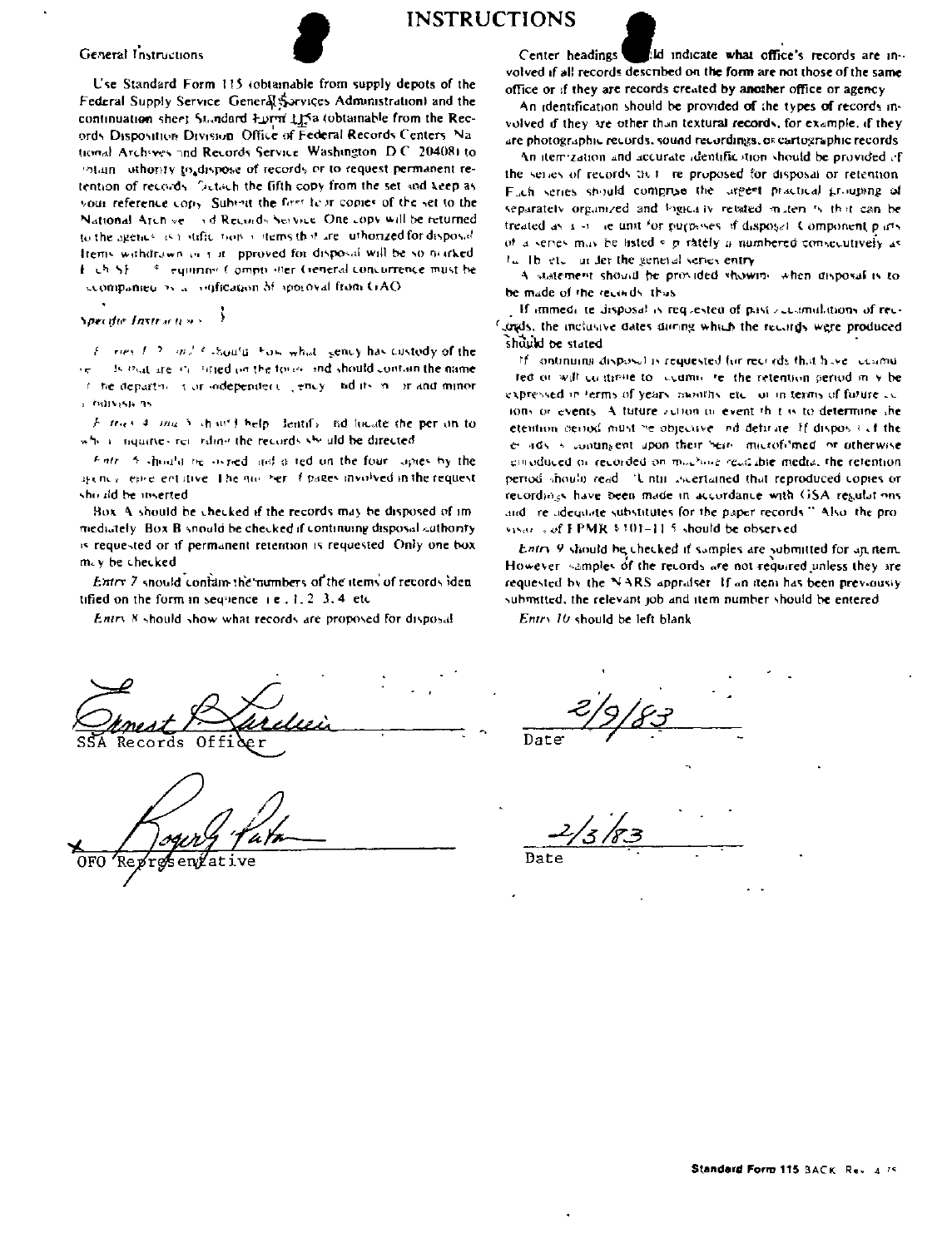

# Attachment . Attachment I. OFFICE OF THE ASSOCIATE COMMISSIONER FILES OFFICE OF FIELD OPERATIONS

#### Description of Records **Authorized Disposition**

#### Senior Executive Service (SES) Performanc Plans and Appraisals

Copies of SES plans and appraisals for **regional commissioners who report to the** Associate Commissioner (AC), Office of Field Ope <sup>r</sup> <sup>a</sup> t **ions. Although "record copies" are** maintained by the Division of Performance Management Analysis, these copies may contain notes made by the AC and must be retained for appraisal purposes.

Destroy 3 years after close of fiscal yearcovered by appraisal.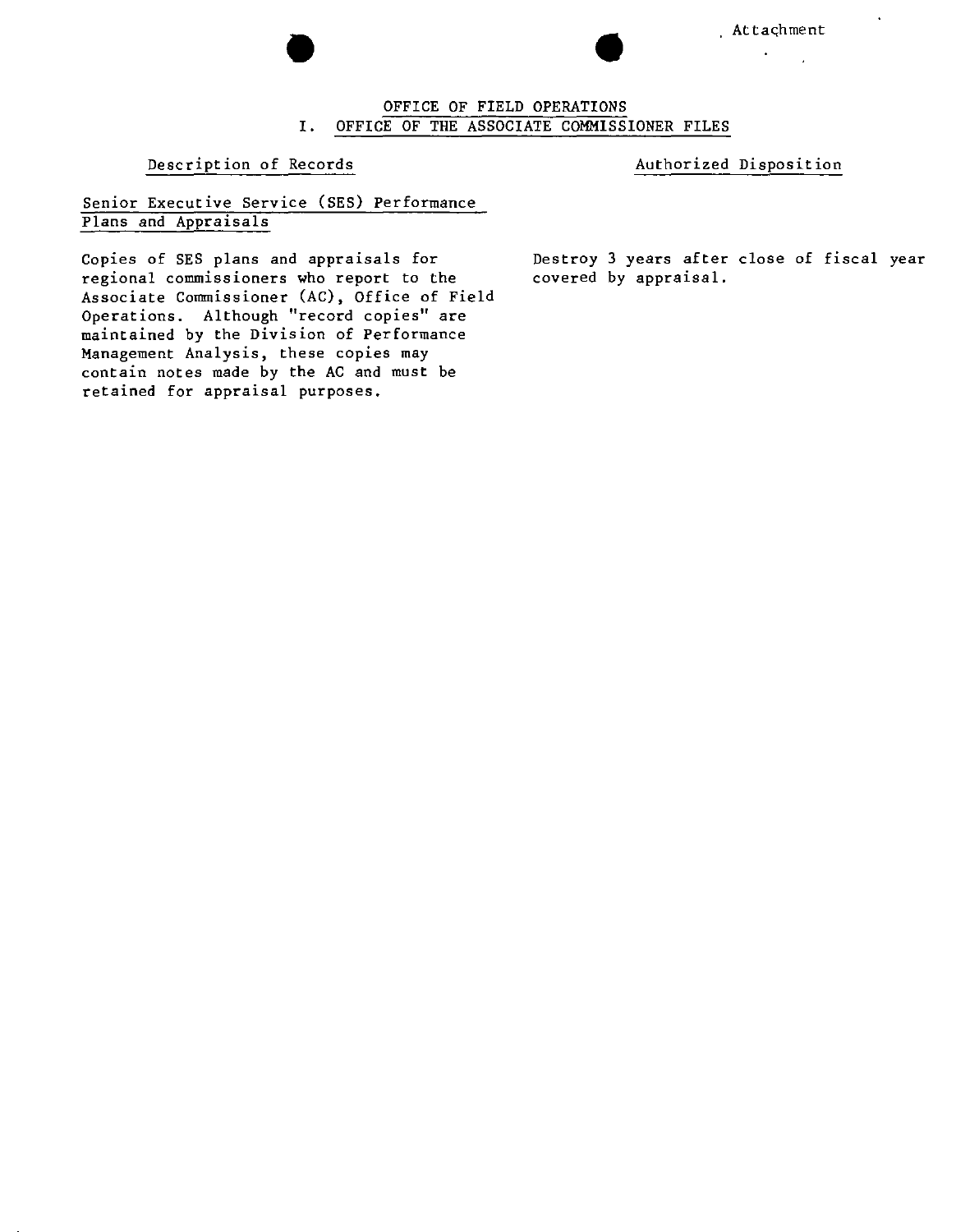# II. OFFICE OF FIELD SUPPORT FILES

#### Description of Records and Authorized Disposition

#### A. Conference and Meeting Files

Conference briefing packages including **agenda items, background materials, action items, and other information relevant to** meetings. The materials are prepared for **participants of regional commissioners' quarterly meetings, area directors' meetings, regional conferences, and meetings** of the National Council of Social Security **Management Associations.**

•

#### B. Regional Issues Files

**Documentation and background information concerning administrative and program issues** raised by the regions, including both **incoming correspondence and replies. The** files are reviewed prior to Office of Field Operations staff visits to field offices.

Destroy when 2 years old or when no longer **needed, whichever is sooner.**

Destroy when 2 years old.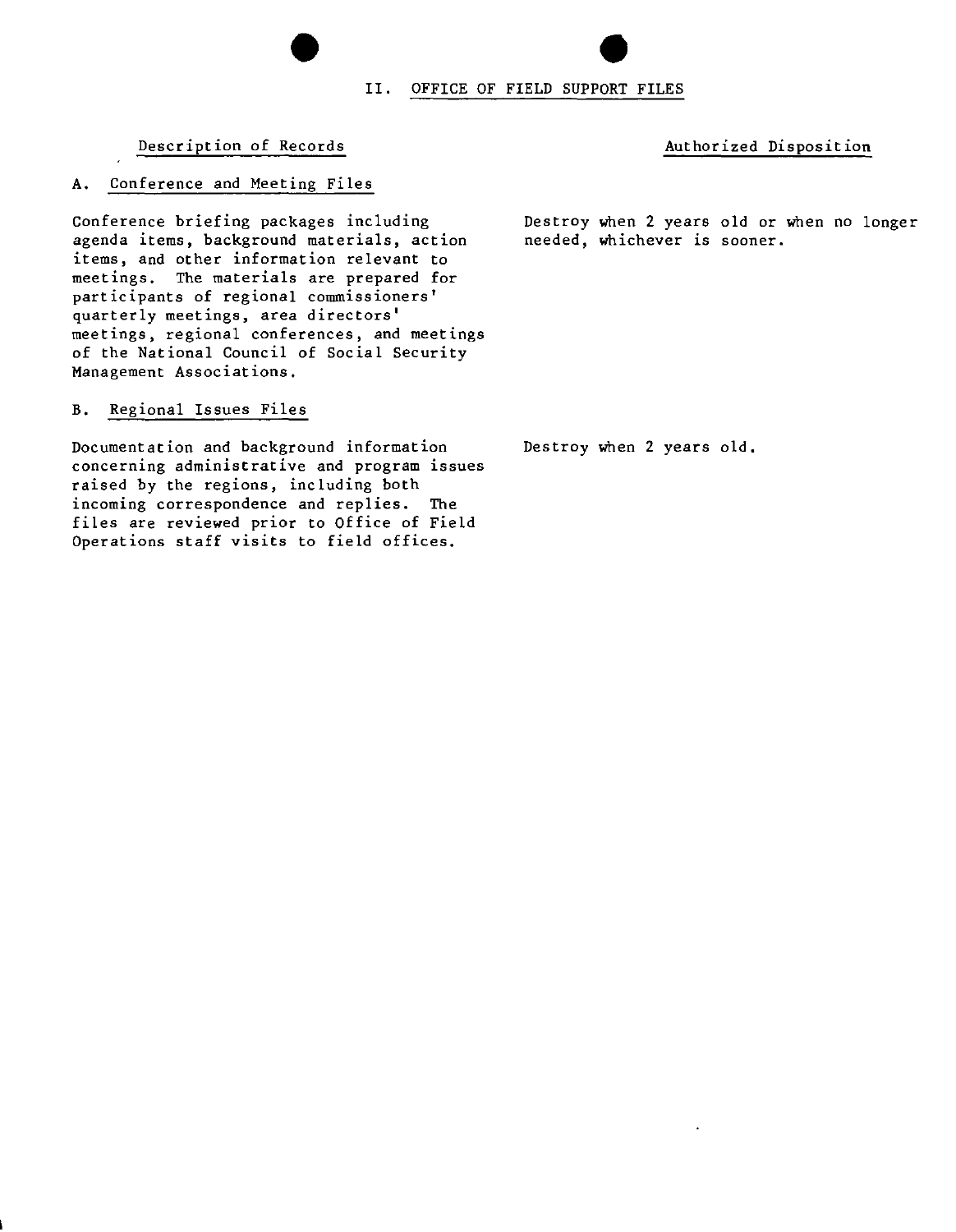#### Description of Records

#### Authorized Disposition

#### (c) Action Plan Update and Workload Analysis

Report prepared by OFO which consolidates highlighted elements from Debt Collection Narrative Reports and the Debt Management and Update Reports. It includes a summary of the narratives and reports on debt **management initiatives**

#### C. Federal-State Relations Files

Correspondence and background material addressing such Federal-State issues as annual wage reporting by magnetic tape, **State Disability Determination Services** problems, and State notifications of **termination of voluntary agreements for** coverage (Section 218 of the Social Security Act as amended).

#### D. Program Security Files

**Assessments and recommendations from other components concerning fraud prevention in** OFO field offices (FOs), and related **correspondence.**

#### E. Systems Security Files

**Vulnerability studies, overall program security studies and studies of individual** OFO FO security compliance. Included are **initial reports, final reports, and related correspondence. These studies are** principally conducted by the Regional Security Officers.

Destroy when 2 years old.

1. Case Files

Destroy 2 years after resolution of problem.

2. Subject Files

Destroy when 2 years old.

Destroy when 3 years old.

Destroy 2 years after final report.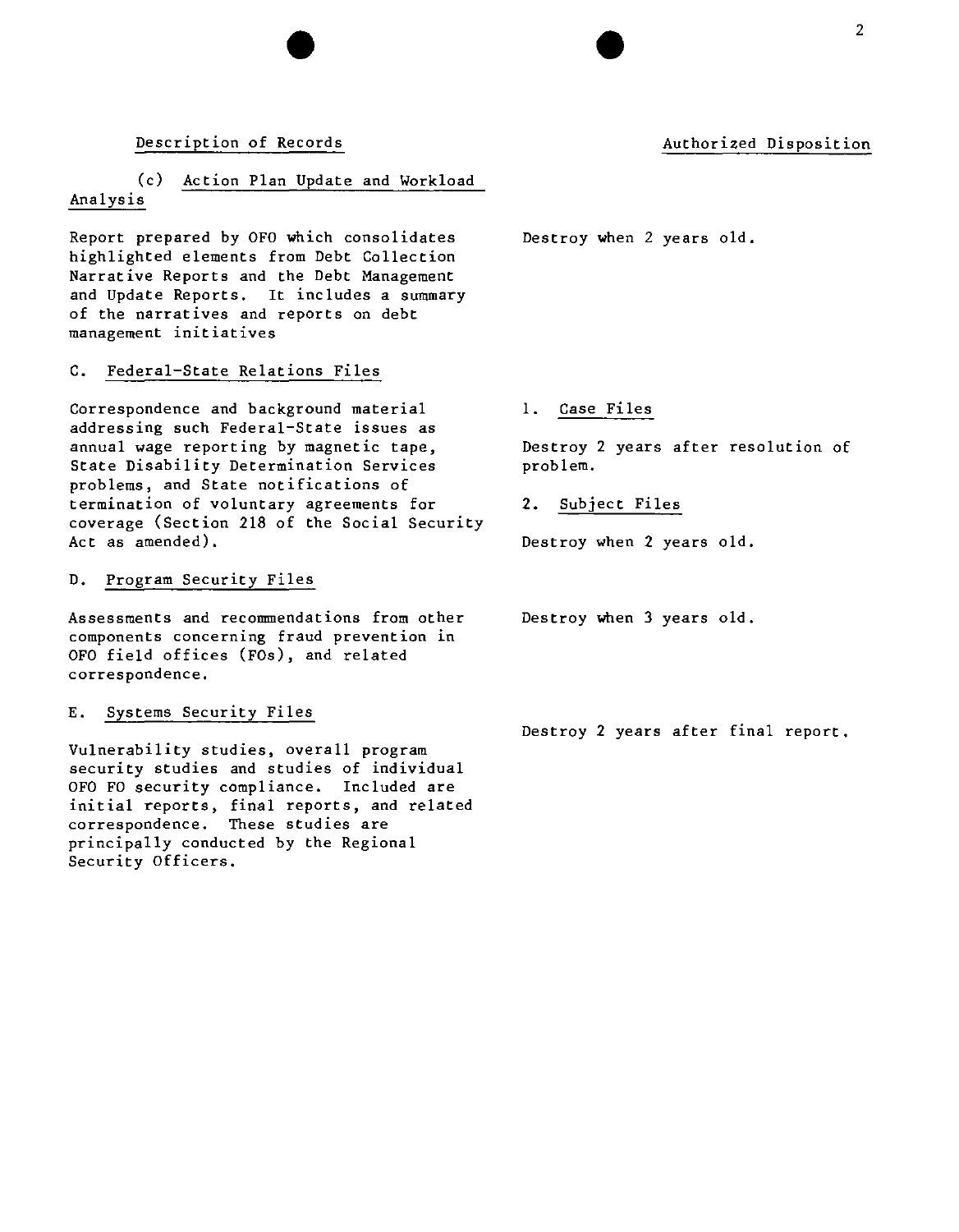Description of Records **Authorized Disposition**

## F. Management Studies and Reports

**Studies and reports addressing operations** Destroy 3 years after release of report. and policies on a national scale. Examples **include cost savings initiatives and service** delivery issues. Included with the reports **are final recommendations.**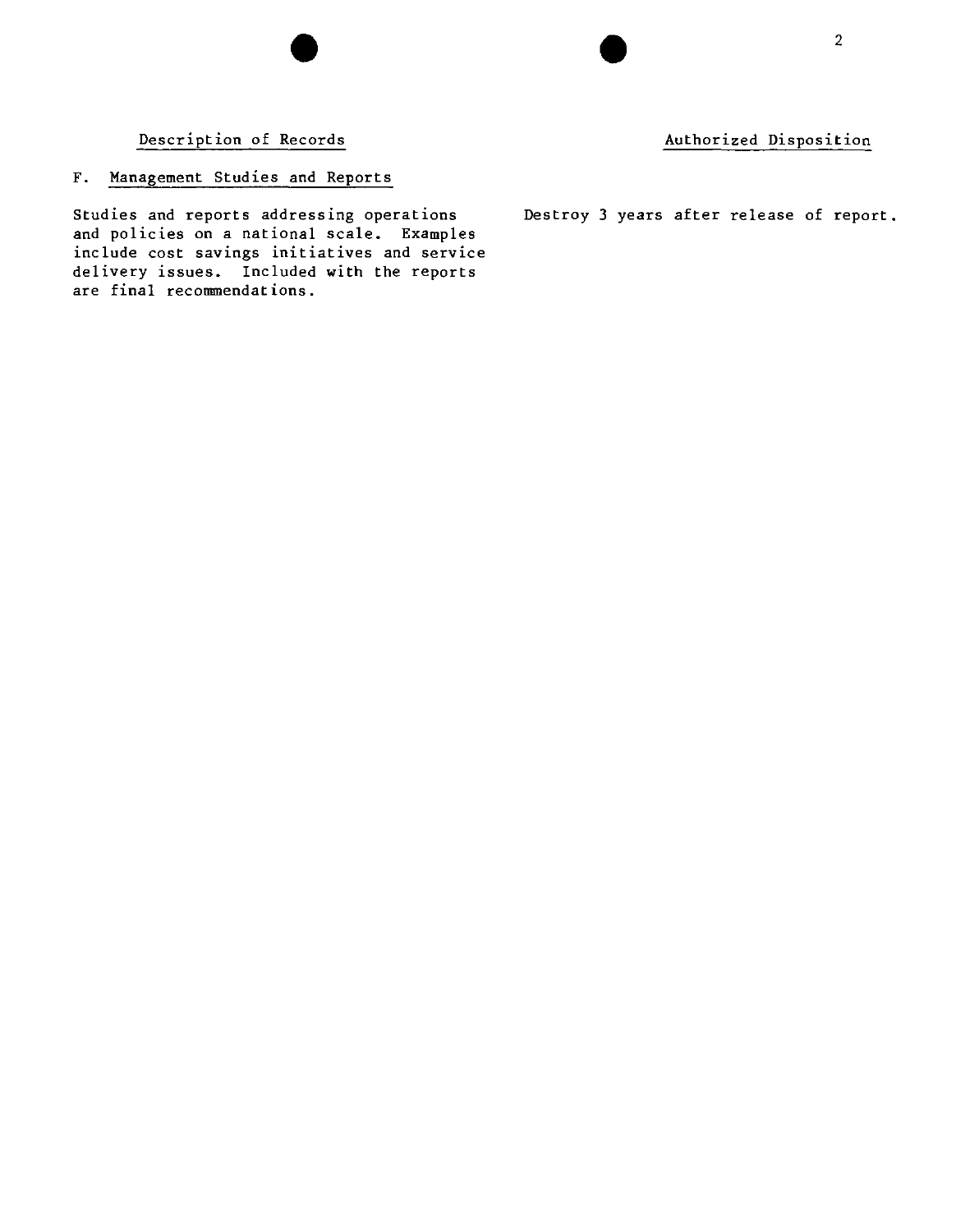## $\bullet$ IV. RESOURCE MANAGEMENT FILES  $\bullet$ <br> $\frac{25}{10}$

#### Description of Records **Authorized Disposition**

A. Budget Files

#### 1. Regional Monthly Expenditure Reports

Reports prepared and submitted by each **regional office showing cumulative** expenditures by object class codes for the fiscal year.

2. Monthly Transaction Report

Resources (OFR), Office of Management, dated. **Budget, and Personnel, showing expenditures** by object class on a line item basis for the Office of Field Operations (OFO) field offices (FOs). It is used to balance the Monthly Expenditure Reports.

#### 3. Payroll Analysis Recap Report

Biweekly analysis report prepared by OFO Destroy 2 years after close of FY 1n Which central office and FOs showing hourly salary rates by type and category of employee. Included are overtime and percentage of **benefits for health insurance and retirement summar1es.**

#### 4. OFO Yearly Operating Budget Plans

Budget plans submitted annually and covering a 2-year period (current year and following covered by the plan. year.) The plans are updated quarterly.

#### 5. Allowance Advice

funds that OFO has been authorized to obligate or commit.

Reports prepared by the Office of Financial Destroy 1 year after close of FY 1n Which

Destroy 3 years after close of fiscal

year (FY) in which dated.

dated.

Destroy 2 years after close of the period

Document issued quarterly by OFO listing Destroy 3 years after close of FY in which dated.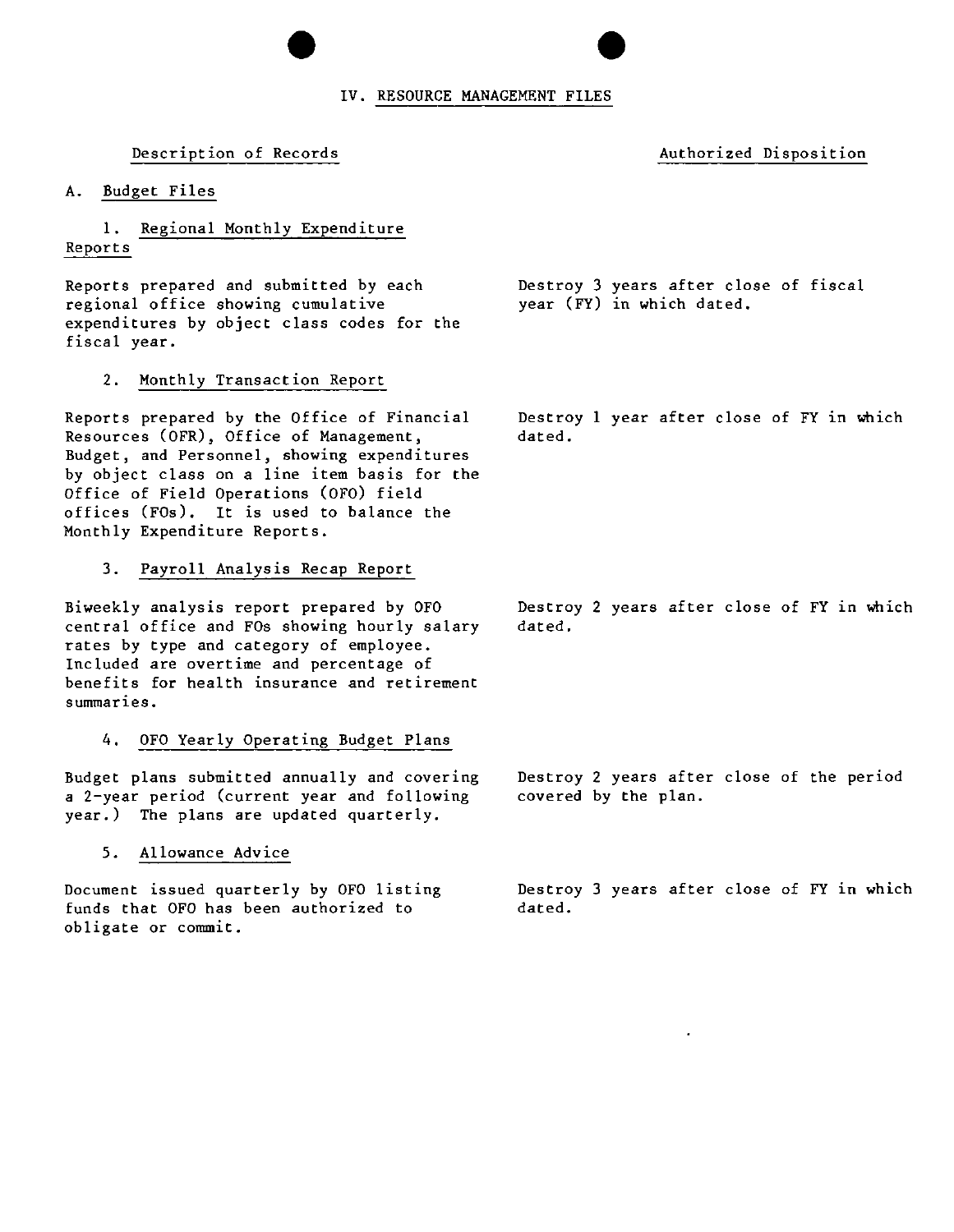#### Description of Records

#### 6. Cost Analysis Report

This report is prepared monthly by OFR and shows allocation of funding sources (trust funds and general revenues) for all expenditures (such as personnel and equipment). The reports are used to verify and project dollar amounts allocated to each **source.**

#### B. Staffing Reports

1. Biweekly RC/Field Staffing Report from each RO. The report shows the numbers of employees who entered on duty and who separated, and other pay period changes.

#### 2. Quarterly Staffing Report

Forms SSA-3907, Quarterly Report of Personnel Actions, prepared by each RO and **consolidated into a national report. This** information is used to prepare the Field Personnel Report and the Quarterly Report of Separation for position Types by Region. The reports are used to control budget ceiling.

#### C. Personnel Management Files

#### 1. Classification Standards Development Files

Files created in the development of **classification standards for positions** peculiar to OFO offices. Included are position papers and other background **information.**

Destroy 2 years after close of FY in which dated.

Destroy after standard has been superseded or obsoleted. **6251/7a(1)** 

Destroy 2 years after close of fiscal year (FY) in which dated.

Destroy 2 years after close of FY.

## Authorized Disposition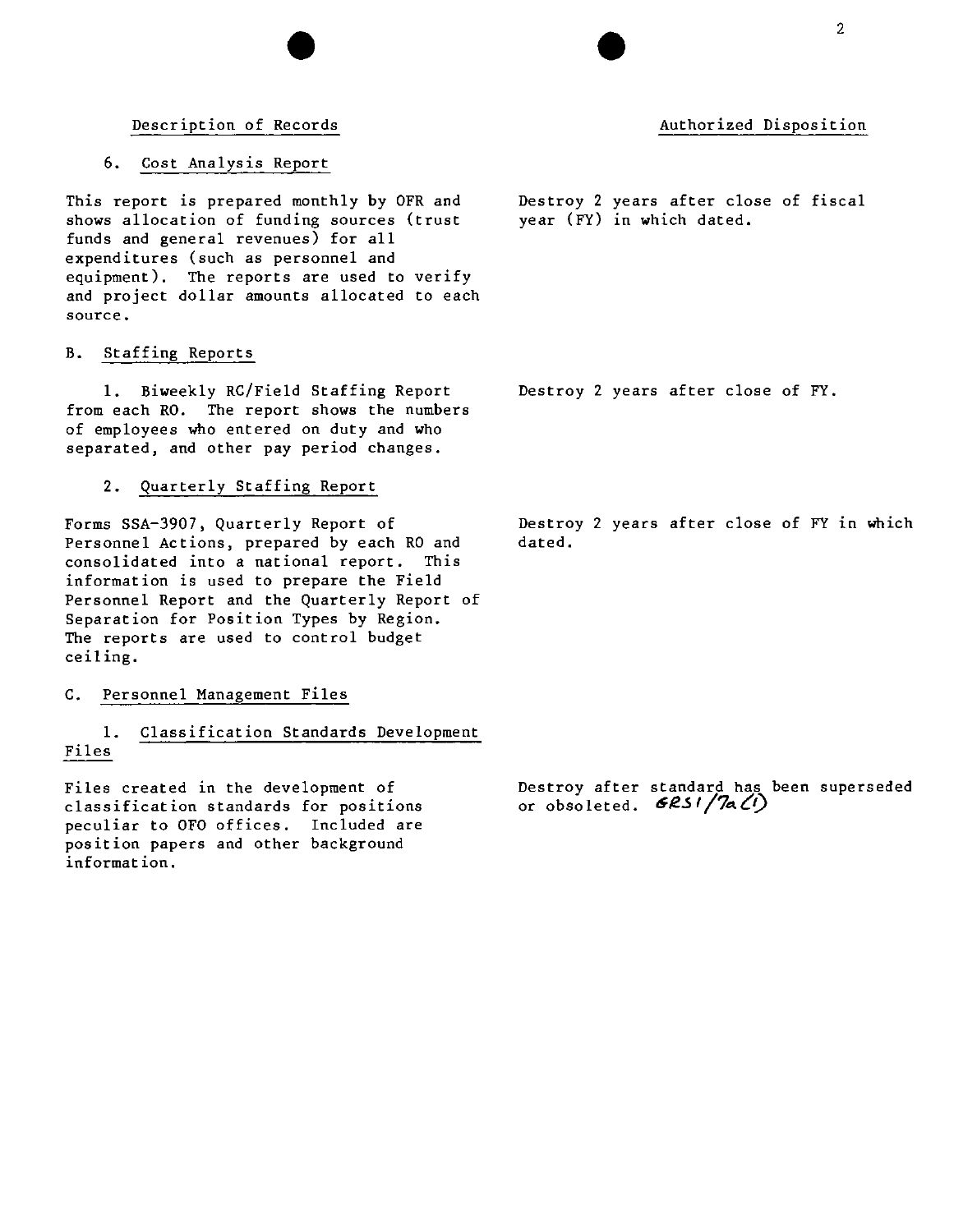Ill.  $\bullet$ <br> $\mathbf{u}$ . PERFORMANCE MANAGEMENT AND ANALYSIS FILES

#### Description of Records

#### A. Senior Executive Service (SES) and Merit Pay Performance Planning and Review Files

SES and Merit Pay Performance Plans, **monitoring records, and related** correspondence. Also included are profile **packages which are interim performance reviews and analyses which contain** supporting documentation for high or low appraisals. Files are maintained for **regional commissioners and the Associate** Commissioner, Office of Field Operations (OFO) .

#### B. OFO Field Goal-Setting Files

**Field performance goals or targets, reports,** and related correspondence. They are used **to set goals and monitor performance and may** be used to revise SES and Merit Pay Plans.

#### C. Management Information Files

Monthly reports, broken down by region, detailing regional workloads such as **retirement and survivors insurance,** disability insurance, supplemental **security income, and debt management. The reports contain monthly data, are not cumulative, and are based upon district and** branch office (DO/BO) input.

#### D. Operational Review Files

**Reports of remedial actions recommended and taken to correct problems identified 10 the** Workload Tracking Reports.

#### E. Audit Staff Liaison Files

One-time studies conducted by the Office of Assessment, the U.S. General Accounting Office, and other offices. These studies may be originated by the office performing the audit or at the request of OFO.

**Authorized Disposition**

(1) Merit Pay Files. GRS  $1/23a(5)$ .

Destroy 3 years after close of fiscal year (FY) covered by appraisal.

(2) SES Files, GRS  $1/23b(4)$ .

Destroy 5 years after date of appraisal, exclusive of any **interim** service as a Presidential appointee.

Destroy 3 years after close of FY in which dated.

Destroy when 2 years old.

Destroy when 3 years old.

Destroy 3 years after release of report.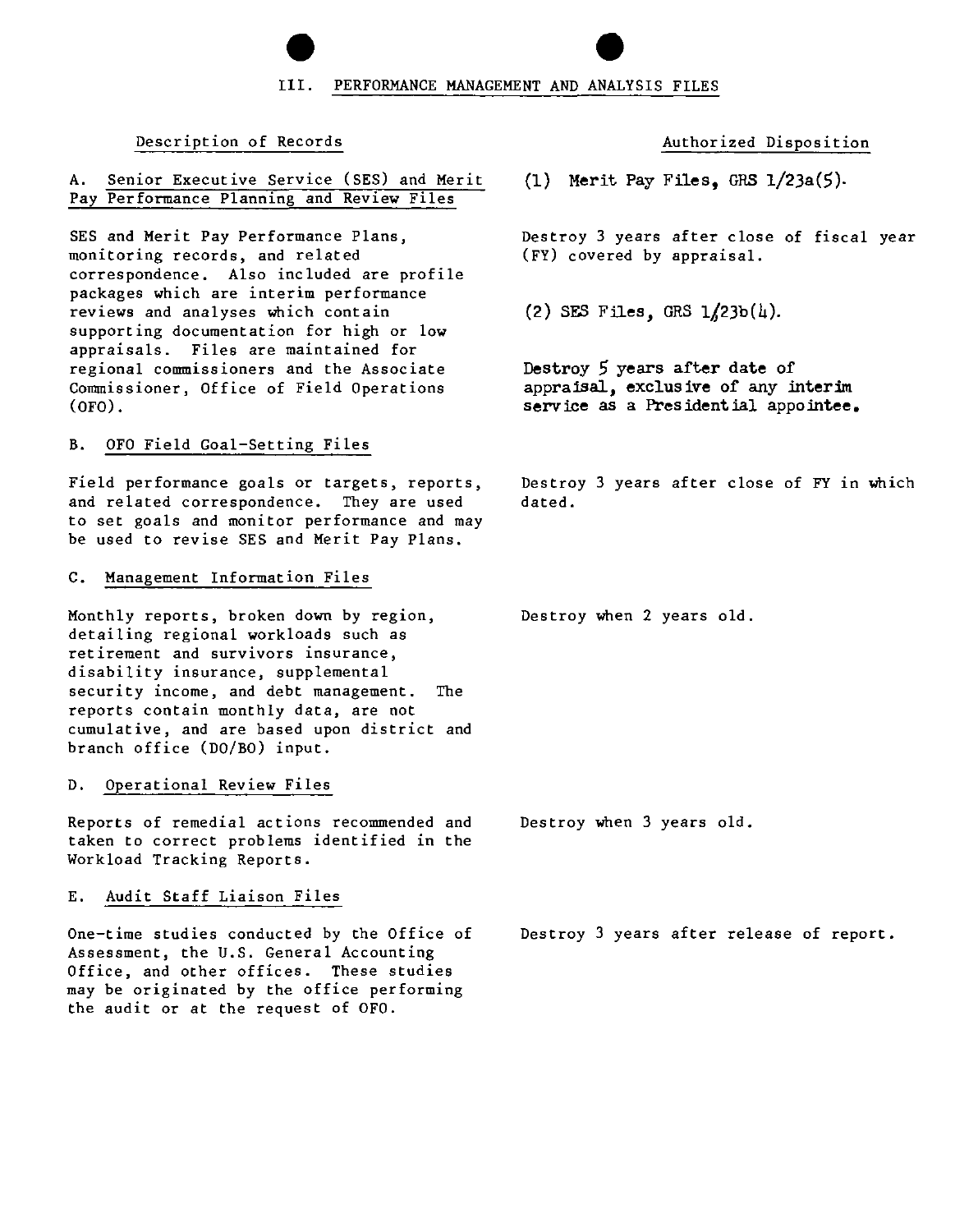#### Description of Records

#### F. Systems Planning Support Files

**Correspondence concerning systems planning,** including regional office and other central office components.

#### G. Case Control Systems Support Files

**Correspondence and reports concerning the** Case Control System received from the Office of Management, Budget, and Personnel and the ROs.

#### **H.** Telecommunications Support Files

**General correspondence and related records pertaining to the internal administration and operation of OFO telecommunications.** Included are staff briefing files covering **current fraud issues involving communications equipment. These** non investigatory files are to keep top OFO staff advised on matters which may come under public scrutiny.

#### I. Risk Analysis Files

**Reports and other correspondence relating to** OFO conducted risk analyses of field office operations. Included is all correspondence relating to the implementation of the final **OFO recommendation for corrective action.**

Destroy 3 years after implementation or abandonment of proposed system.

Destroy when 2 years old.

**1.** General Files

Destroy when 2 years old.  $62/2$ 

2. Fraud Briefing Files

Destroy 6 months after close of **investigation.**

Destroy when 3 years old.

## Authorized Disposition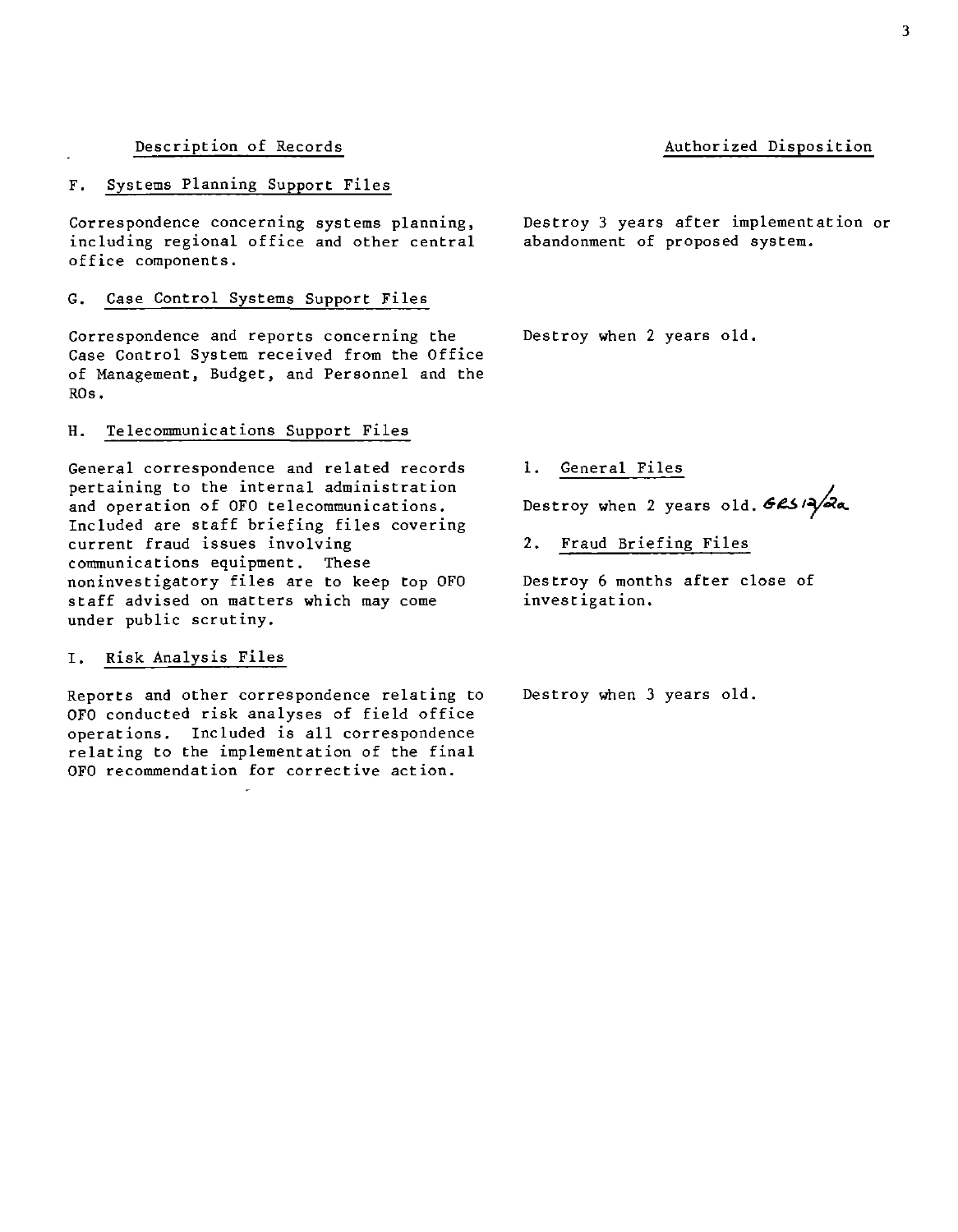V. PROGRAM AND SYSTEMS MANAGEMEN  $\bullet$ <br>ENT FILES

or withdrawn.

**Description of Records Authorized Disposition**

A. Legislation Planning and Implementation Files

Documentation of the Office of Field Operations (OFO) responses to legislative **planning and implementation initiatives from** other offices. Included are meeting reports **and action items, and related correspondence.**

## B. Debt Management

1. Correspondence Files

Reports and other correspondence relating to monitoring Debt Collection Center (DCC) compliance to debt collection procedures and monitoring DCC performance. Also included **are impact statements addressing proposed** policy and procedural change.

2. Report Files

Report

(a) Debt Collection Narrative

Monthly reports from DCCs addressing the status of debt collection activities. Certain items may be highlighted in management reports prepared by OFO.

(b) Debt Management Update Report

Reports prepared by the regional offices (ROs) which provide information on **litigation issues and the Private Agency** Collection Project. Also included is a YY **report providing status on the numbers of debt management cases released and closed.**

Destroy 2 years after legislation is passed

Cut off file at end of the calendar year in which dated and destroy after 2 years old. *",",el\*

Destroy when 1 year old.

Destroy when 1 year old.

 $\bullet$ <br> $\bullet$ <br> $\bullet$